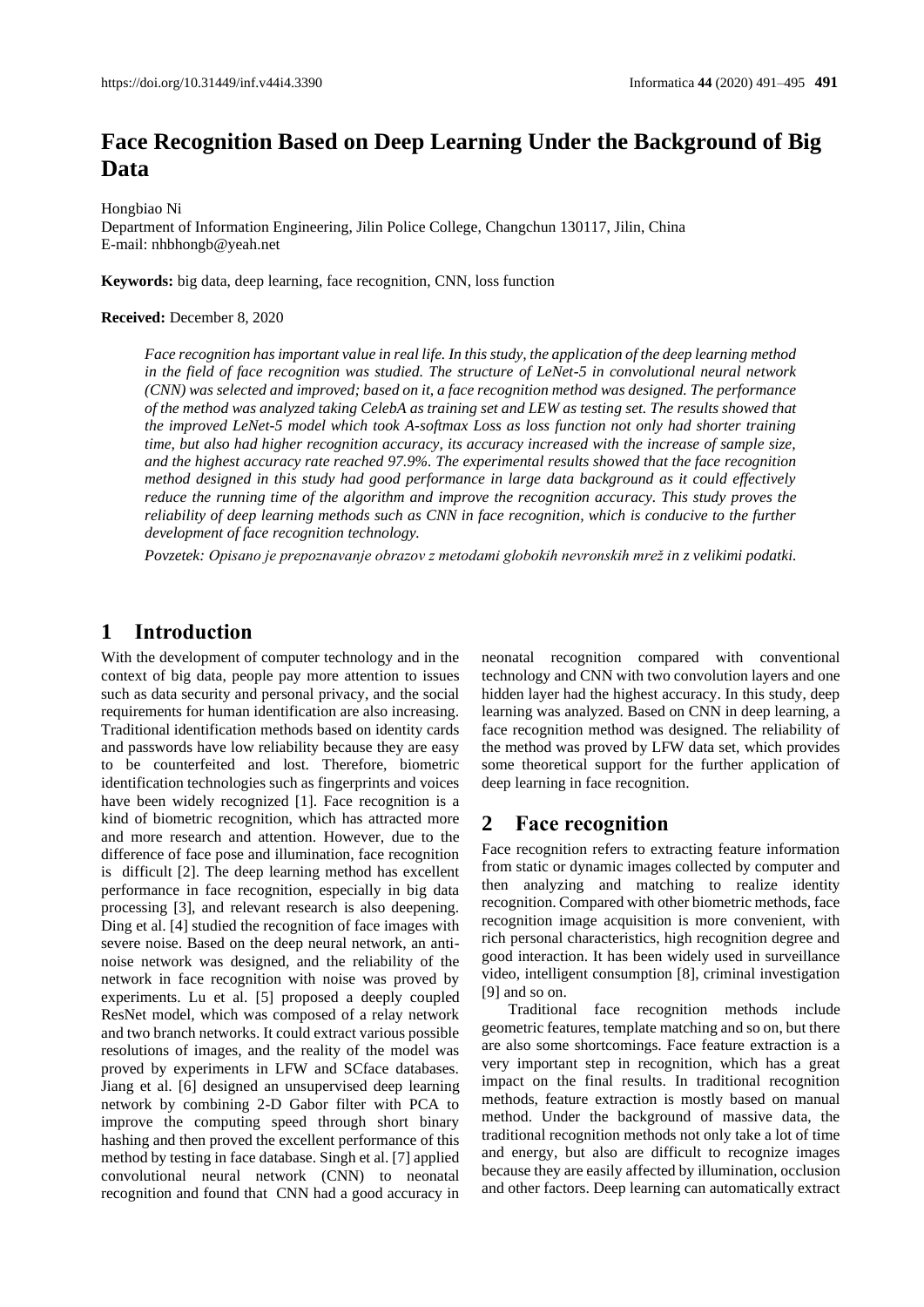features, which is less affected by external factors, and it has been proved to have good recognition effect.

### **3 CNN**

#### **3.1 Overview of CNN algorithm**

CNN is a common model of deep learning. Its basic structure is shown in Figure 1.



Figure 1: The structure of CNN.

(1) Convolutional layer

Convolution layer is the core component of CNN. It extracts image features by convolution operation, generates different feature maps by different convolution kernels and superimposes them to obtain various features of input image. Its output calculation method is:

$$
y_j^l = f\left(\sum_{i=1}^{N_j^{l-1}} w_{i,j} \otimes x_i^{l-1} + b_j^l\right), j = 1, 2, \cdots, m
$$

where  $l$  represents the current number of layer, w represents the convolution kernel weight matrix,  $x_i^{l-1}$  represents the output characteristic pattern matrix,  $f$  represents an activation function,  $\otimes$  represents convolution operations, and  $b_j^l$ represents the offset of the  $j$ -th characteristic pattern of the  $l$  -th layer.

(2) Pooling layer

The role of the pooling layer is to compress data and reduce the amount of computation. There are two common methods, average pooling and maximum pooling. Figure 2 shows an example of maximum pooling. The size of image is 4×4, the size of pooling window is  $2\times 2$ , and the step length of maximum pooling operation is 2. In the first pooling window, the values are 5, 7, 9 and 2 and the maximum value is 9; thus the maximum pooling result can be obtained



Figure 2: Maximum pooling.

by traversing the whole image.

(3) Fully connected layer Fully connected layer plays the role of classification, and its calculation formula is:

$$
\delta_j^l = f\left(\sum_{i=1}^n x_i^{l-1} \, w_{ij}^l + b_j^l\right)
$$

where  $l$  represents the current level,  $n$  represents the number of neurons, w represents weights,  $b_j^l$ represents offset, and  $f$  represents an activation function.

#### **3.2 Training process of CNN**

The training process of CNN can be divided into two stages:

- (1) Forward propagation A sample  $(X, Y_n)$  is selected from the sample set, and  $X$  is input into CNN. Actual output  $O_p$  of CNN is calculated.
- (2) Reverse propagation
	- (1) The error between actual output  $O_p$  and expected output  $Y_p$  is calculated.
	- (2) The error is reversely propagated, weight matrix is adjusted, and parameters are optimized.

## **4 Face recognition based on deep learning**

#### **4.1 Experimental environment**

The experiment was carried out on Ubuntu 16.04 operating system. The program was written in C++ language and Python language. The training and testing of CNN model was realized by Caffe framework, which supports GPU acceleration, runs faster and operates more simply.

#### **4.2 Experimental data set**

At present, data sets commonly used in face recognition include CAS-PEAL, CASIA-WebFace, LFW, MSCeleb, CelebA and so on. In this study, CelebA was selected as the experimental training set, and LEW was used as the testing set. CelebA can train the model well as it includes 200,000 face images of 10,177 people and there are changes in expression, posture, occlusion and illumination. LFW which has been widely used in the performance analysis of face recognition algorithms includes 13,233 images, a total of 6000 face combinations.

#### **4.3 Data preprocessing**

The main task of data preprocessing is face alignment. As the face image is partly inclined (Figure 3), the difficulty of recognition increases. Therefore, in order to obtain better recognition effect, image alignment is needed. The face images obtained after alignment are shown in Figure 4.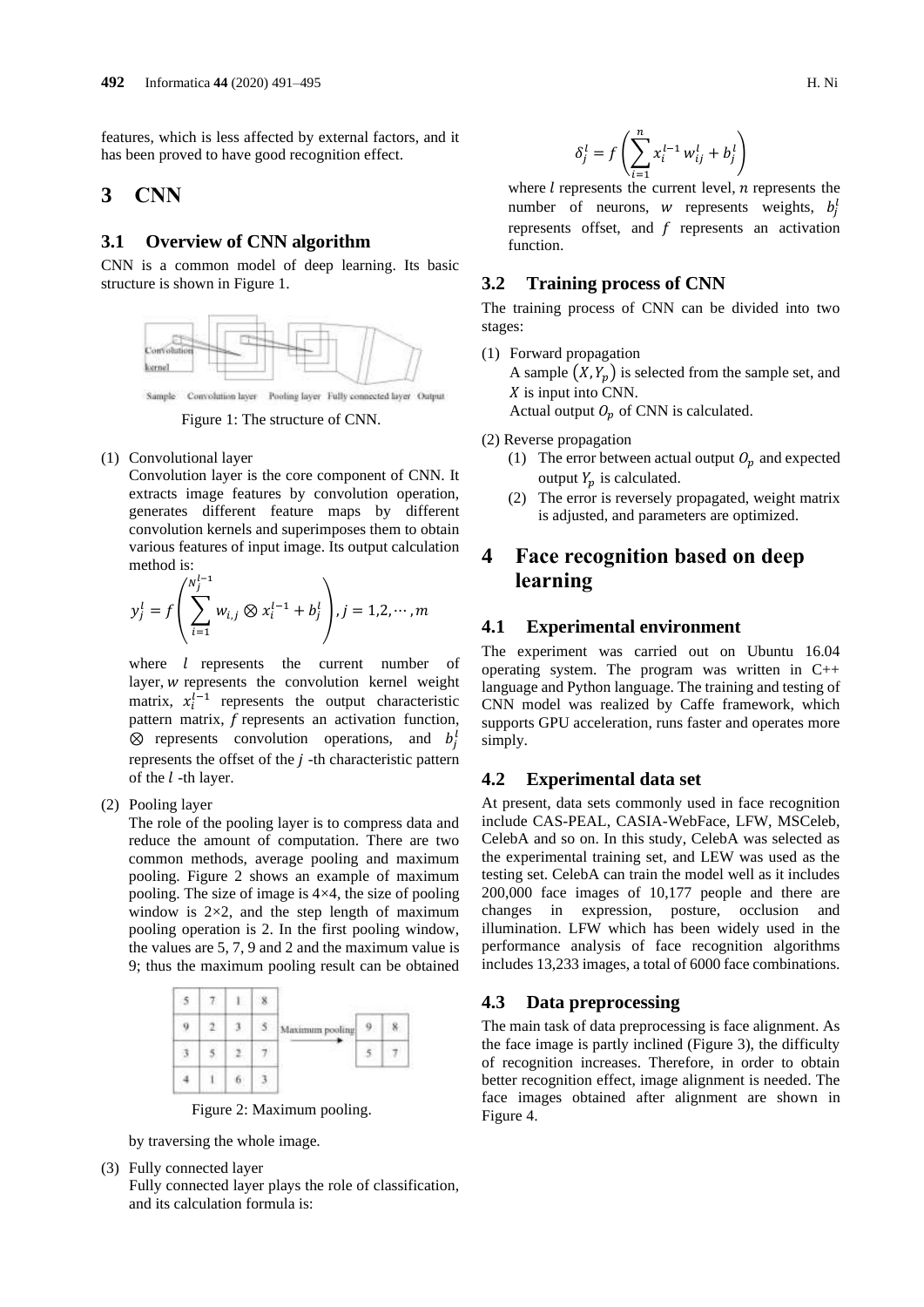,



Figure 3: Face images.



Figure 4: Face images after preprocessing.

#### **4.4 Improved LeNet-5**

LeNet-5 is one of the most representative structures in CNN [10]. In order to improve the recognition performance of the network, the structure of LeNet-5 was improved in this study. Five convolution layers, four pooling layers and one fully connected layer were used. The specific parameters of each layer are shown in Table 1.

| Type                        | Convolution<br>kernel | Number of<br>characteristic<br>patterns | Number of<br>neurons |
|-----------------------------|-----------------------|-----------------------------------------|----------------------|
| Convolution<br>layer 1      | $5\times5$            | 16                                      | 16128                |
| Pooling<br>layer 1          | $2\times2$            | 16                                      | 4032                 |
| Convolution<br>layer 2      | $4\times4$            | 32                                      | 1536                 |
| Pooling<br>layer 2          | $2\times2$            | 32                                      | 384                  |
| Convolution<br>layer 3      | $3\times3$            | 64                                      | 128                  |
| Convolution<br>layer 4      | $6\times 6$           | 16                                      | 4032                 |
| Pooling<br>layer 3          | $2\times2$            | 16                                      | 1008                 |
| Convolution<br>layer 5      | $5\times5$            | 32                                      | 480                  |
| Pooling<br>layer 4          | $2\times2$            | 32                                      | 256                  |
| Fully<br>connected<br>layer |                       |                                         | 192                  |

Table 1: Improved LeNet-5.

In order to improve the training speed of the algorithm, an improved ReLU function, LReLU, was used as the activation function of the model:

$$
\text{LReLU}(y) = \begin{cases} y, \text{if } (y > 0) \\ ay, \text{if } (y \le 0) \end{cases}
$$

where  $\alpha$  represents a small constant, so that the function is not zero when the input is negative, preventing neuron necrosis.

There were two choices of loss function for the model: Softmax and A-softmax Loss:

(1) Softmax: For input  $^x$ , it is divided into  $^k$  classes, then the probability of sample belonging to class  $\hat{i}$  can be expressed as:

$$
g_{\theta}(x^{(x)}) = \begin{bmatrix} p(y^{(i)} = 1 | x^{(i)}; \theta) \\ p(y^{(i)} = 2 | x^{(i)}; \theta) \\ \dots \\ p(y^{(i)} = k | x^{(i)}; \theta) \end{bmatrix} = \frac{1}{\sum_{j=1}^{k} e^{\theta_{j}^{T} x^{(i)}}} \begin{bmatrix} e^{\theta_{1}^{T} x^{(i)}} \\ e^{\theta_{2}^{T} x^{(i)}} \\ \dots \\ e^{\theta_{k}^{T} x^{(i)}} \end{bmatrix}
$$

where  $g_e(x)$  is a hypothetical functions and  $\theta_i$  is a model parameter.

(2) A-softmax Loss: A-softmax Loss is an improvement of Softmax, which introduces angular distance and angular margin, and its expression is:

$$
L_{ang} = \frac{1}{N} \sum_{i} -\log \left( \frac{e^{\|x_i\| \cos m\theta_{y_i}, i}}{e^{\|x_i\| \cos m\theta_{y_i}, i} + \sum_{j \neq y_i} e^{\|x_i\| \cos m\theta_{j} - i}} \right)
$$

where  $m$  represents an integer, which is used for controlling the angular distance.

### **5 Experimental results**

Images of 100 people were selected from CelebA to train the model, ten images each people. The training time of different models is shown in Table 2.

| CNN model | Loss function  | Training time |
|-----------|----------------|---------------|
| LeNet-5   | Softmax        | 59.27 s       |
| LeNet-5   | A-softmax Loss | 57.46 s       |
| Improved  | Softmax        | 45.39 s       |
| LeNet-5   |                |               |
| Improved  | A-softmax Loss | 42.18 s       |
| LeNet-5   |                |               |

Table 2: Comparison of training time of models.

It was found from Figure 2 that the training time of LeNet-5 model was longer than that of the improved LeNet-5 model when using the same samples. In the same CNN model, the training time of the model which used Asoftmax Loss as the loss function was shorter than that of the model which used Softmax function, and the training time of the improved LeNet-5 model with A-softmax Loss as the loss function was the least.

Taking A-softmax Loss as the loss function, two CNN models were tested using LFW data sets. 100 pairs, 500 pairs, 1000 pairs and 2000 pairs of matched face images were taken as positive samples; as shown in Figure 5, the two images matched each other, which was called a pair of positive samples. Mismatched face images were taken as negative samples; as shown in Figure 6, the two images did not match, which was called a pair of negative samples.The recognition results of the model can be divided into four cases, as shown in Table 3.

The recognition accuracy of the model  $= (TP+TN)$ / the total number of samples.

Under different number of samples, the recognition accuracy of the two models is shown in Figure 7.

It was found from Figure 7 that the recognition accuracy of the model increased with the increase f the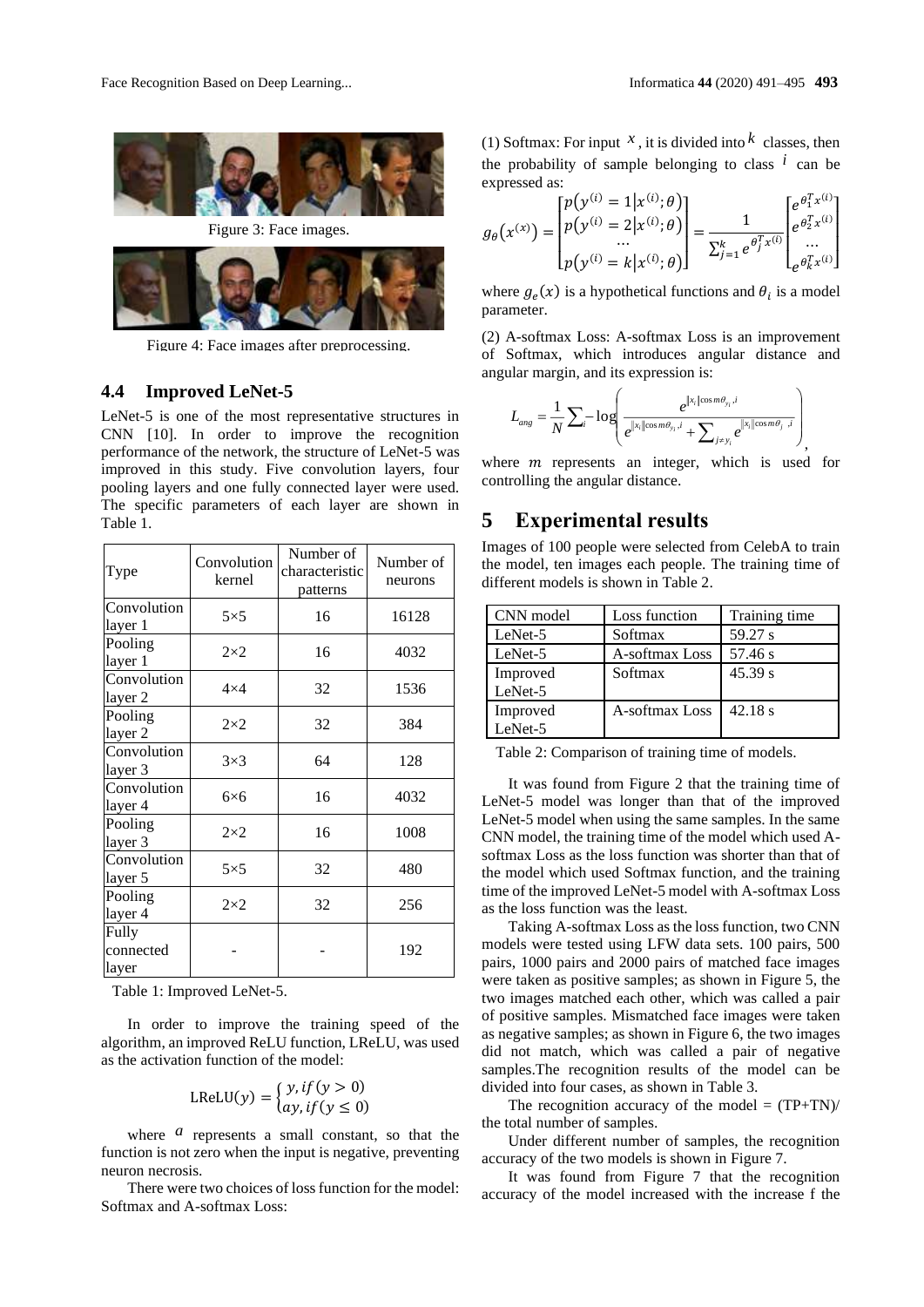

Figure 5: An example of positive sample.



Figure 6: An example of negative sample.

|                           | Identified as<br>positive<br>samples | Identified as<br>negative<br>samples |
|---------------------------|--------------------------------------|--------------------------------------|
| Actual positive<br>sample | True Positive<br>$\cdot$ $\Gamma$ P) | <b>False Positive</b><br>HΡ          |
| Actual negative<br>sample | <b>False Negative</b>                | True Negative                        |

Table 3: Classification of recognition results.



Figure 7: Comparison of recognition accuracy between models.

sample size, which showed that CNN model had excellent performance in recognizing massive face data and could accurately recognize large-scale data. From the comparison of the two models, it was found that the accuracy of the improved LeNet-5 was higher than that of LeNet-5. When the sample size was 4000, the recognition accuracy of LeNet-5 was 87.1%, while that of the improved LeNet-5 was 97.9%. The results showed that the improved CNN model could extract face features more comprehensively and obtain better recognition effect.

### **6 Discussion and conclusion**

Deep learning is an important part of machine learning. It is based on big data and can automatically extract feature information from massive data by certain algorithms instead of traditional manual feature acquisition. It has higher accuracy than shallow learning and better

performance in dealing with non-linear problems. It has shown great advantages in fields such as computer vision and semantic analysis. CNN is one of the deep learning methods, which has been widely used in object recognition and detection. With the support of massive data, face recognition based on CNN has excellent performance [11].

In this study, CNN was analyzed firstly. Traditional recognition methods, such SVM [12], can only extract shallow features when extracting image features, which is easily affected by other factors, and the recognition rate is not high. Deep learning methods such as CNN can extract abstract and conceptual features in depth [13], which is less disturbed by illumination, gesture and expression. CNN can extract multiple image features by convolution operation, then reduce the dimension by pooling layer to reduce the amount of calculation, and finally classify them. Based on LeNet-5 in CNN, the network structure was improved to make it more suitable for face image processing. Then, the improved ReLU function, LReLU, was used as activation function, and the influence of loss function on the performance of the model was analyzed. In the experiment, CelebA was used as training set to train the model, and then LEW was used as testing set to test the performance. The results showed that the improved LeNet-5 model using A-softmax Loss had shorter training time among LeNet-5 models using softmax and Asoftware Loss as the loss function and the improved LeNet-5 models, which showed that it had higher convergence speed. Then in the processing of LFW testing set, A-softmax Loss was used as the loss function, and the recognition accuracy of the improved LeNet-5 was significantly higher than that of LeNet-5. The recognition rate of the two models increased with the increase of sample size, and the gap between the two models increased as well. When the sample size was 4000, the recognition accuracy of LeNet-5 was 87.1%, while that of the improved LeNet-5 was 97.9%.

In summary, the face recognition method designed in this study has short training time and high recognition accuracy. It has excellent performance when facing a large number of face images. The reliability of deep learning methods such as CNN is proved, which makes some contributions to their further application.

### **7 References**

- [1] Galbally J, Marcel S, Fierrez J (2014). Biometric Antispoofing Methods: A Survey in Face Recognition. IEEE Access, 2, pp. 1530-1552. https://doi.org/10.1109/ACCESS.2014.2381273.
- [2] Zhang K, Zhang Z, Li Z, et al (2016). Joint Face Detection and Alignment Using Multitask Cascaded Convolutional Networks. IEEE Signal Processing Letters, 23, pp. 1499-1503. https://doi.org/10.1109/LSP.2016.2603342.
- [3] Pang SC, Yu Z (2015). Face recognition: a novel deep learning approach. Journal of Optical Technology C/c of Opticheskii Zhurnal, 82, pp. 237.
- [4] Ding Y, Cheng Y, Cheng X, et al (2017). Noiseresistant network: a deep-learning method for face